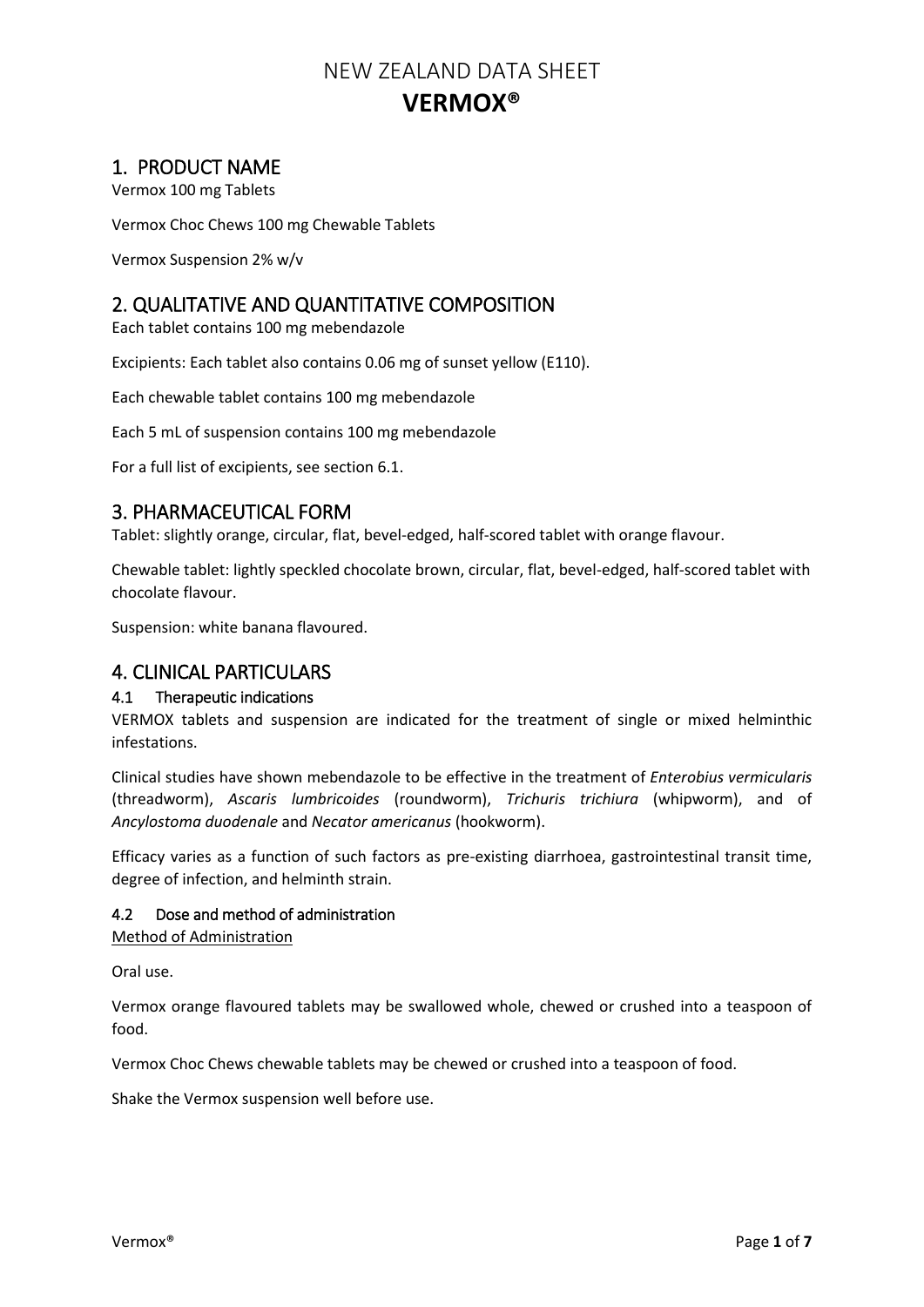## For control of *enterobiasis*

Adults and children 2-12 years: 1 Vermox tablet (100 mg) or 5 mL of suspension (100 mg) is given. Since reinfections by *Enterobius* are known to be very frequent, it is recommended that treatment be repeated after 2 to 4 weeks, especially in eradication programmes.

### For control of *trichuriasis, ascariasis, ancylostomiasis* and mixed infections

Adults and children 2-12 years: 1 Vermox tablet (100 mg) or 5 mL of suspension (100mg) is administered in the morning and evening for three consecutive days.

If the patient is not cured three weeks after treatment, a second course of treatment is advised.

No special procedures such as fasting or the use of laxative are required.

## 4.3 Contraindications

Mebendazole is contraindicated in persons who have shown hypersensitivity to the drug or other benzimidazole derivatives.

### Paediatric Use

Mebendazole has not been studied in children under two years. Therefore, Vermox cannot be recommended in this age group pending the results of studies.

Convulsions in children, including infants below one year of age have been reported very rarely during post-marketing experience with Vermox.

## 4.4 Special warnings and precautions for use

Precautions risk/ benefit analysis should be considered for the following:

Crohn's ileitis or ulcerative colitis: May increase absorption and toxicity of mebendazole, especially in high dose therapy.

## Use in Patients with Hepatic Function Impairment

Caution is advised for use in patients with hepatic impairment since this condition may prolong halflife and drug accumulation.

## 4.5 Interaction with other medicines and other forms of interaction

Concurrent administration of cimetidine may inhibit the metabolism of mebendazole in the liver, producing increased plasma concentrations of the drug, especially during prolonged treatment. In the latter case, determination of plasma concentrations is recommended in order to allow dose adjustments.

Results from a case control study investigating an outbreak of Stevens-Johnson syndrome/ toxic epidermal necrolysis (SJS/ TEN) suggested a possible relationship between SJS/ TEN and the concomitant use of mebendazole and metronidazole. Further data suggesting such a drug-drug interaction are not available. Therefore, concomitant use of mebendazole and metronidazole should be avoided.

## 4.6 Fertility, pregnancy and lactation

Category (B3)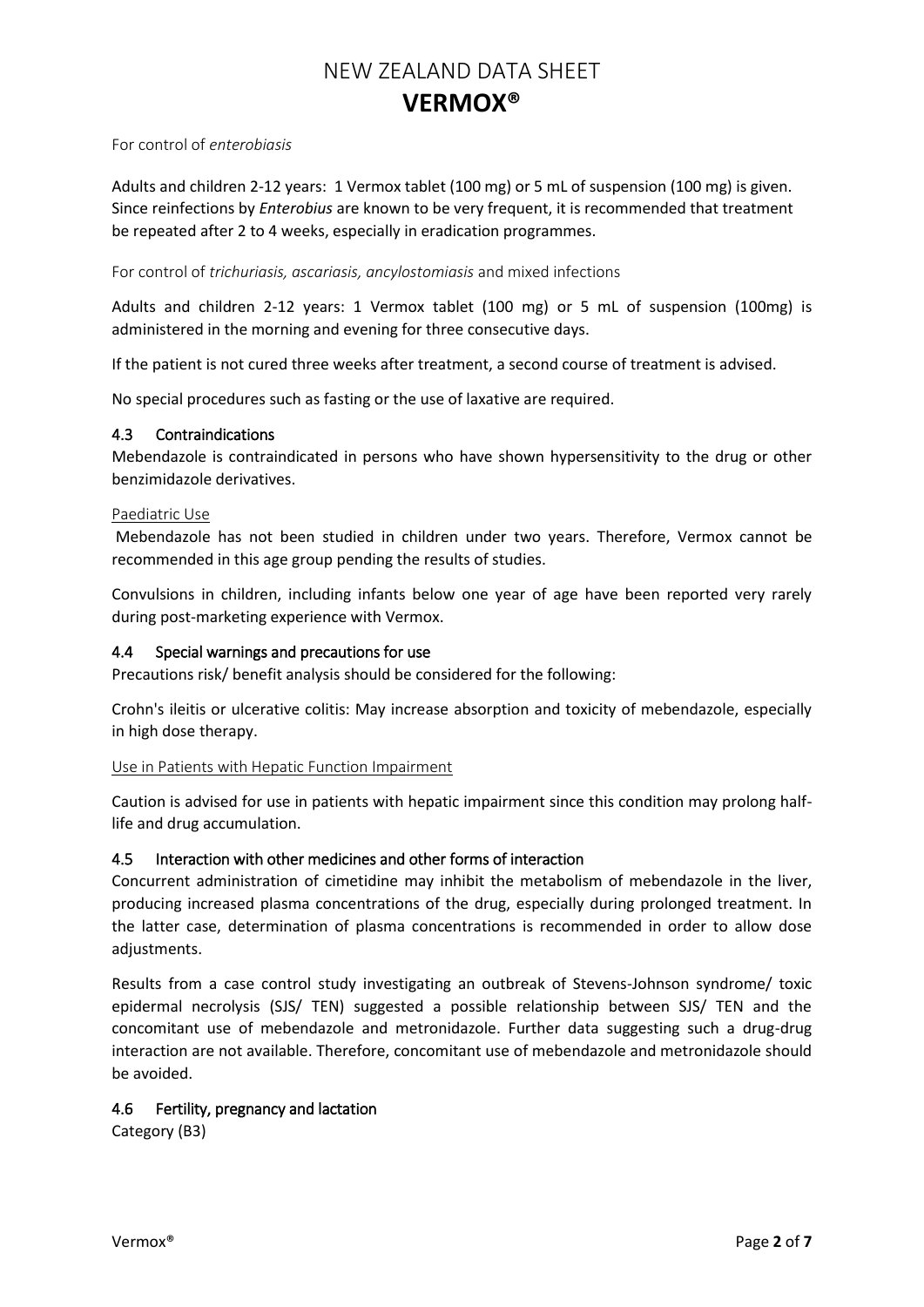The safety of use in pregnant women has not been established, although animal trials conducted in a wide range of species revealed an embryotoxic and teratogenic effect in the rat. Therefore, Vermox should not be administered during pregnancy, particularly in the first trimester, unless the potential benefit to the patient outweighs the possible risk to the foetus.

## Lactation

It is not known whether mebendazole passes into maternal milk and, thus, whether it is harmful to the newborn infant. The use of Vermox in breastfeeding mothers requires that anticipated benefits be weighed against possible risks. If use in the lactating mother is deemed essential by the treating clinician, alternative arrangements to feed the infant should be made.

## 4.7 Effects on ability to drive and use machines

Vermox has no influence on the ability to drive or use machines.

## 4.8 Undesirable effects

## Clinical Trial Data

The safety of Vermox was evaluated in 6276 subjects who participated in 39 clinical trials for the treatment of single or mixed parasitic infestations of the gastrointestinal tract. In these 39 clinical trials, no adverse reactions (ADRS) occurred in ≥1% of Vermox-treated subjects.

ADRs identified from Vermox clinical trials and post-marketing experience are included in Table 1.

The displayed frequency categories use the following convention: Very common (≥1/10); Common (≥1/100 to <1/10); Uncommon (≥1/1000 to <1/100); Rare (≥1/10,000 to <1/1000); Very rare (<1/10,000 including isolated reports).

| <b>System Organ Class</b>  | <b>Adverse Drug Reactions</b> |                               |                               |
|----------------------------|-------------------------------|-------------------------------|-------------------------------|
|                            | <b>Frequency Category</b>     |                               |                               |
|                            | Common                        | Uncommon                      | Rare                          |
|                            | $(≥1/100$ to <1/10)           | $(21/1000 \text{ to } 1/100)$ | $(≥1/10,000$ to <1/1000)      |
| <b>Blood and Lymphatic</b> |                               |                               | Neutropenia                   |
| <b>System Disorders</b>    |                               |                               |                               |
| <b>Immune System</b>       |                               |                               | Hypersensitivity including    |
| <b>Disorders</b>           |                               |                               | anaphylactic reaction and     |
|                            |                               |                               | anaphylactoid reaction        |
| <b>Nervous System</b>      |                               |                               | Convulsions                   |
| <b>Disorders</b>           |                               |                               | <b>Dizziness</b>              |
| Gastrointestinal           | Abdominal pain                | Abdominal                     |                               |
| <b>Disorders</b>           |                               | discomfort                    |                               |
|                            |                               | Diarrhoea                     |                               |
|                            |                               | Flatulence                    |                               |
| Hepatobiliary              |                               |                               | Hepatitis                     |
| <b>Disorders</b>           |                               |                               | Abnormal liver function tests |
| Skin and                   |                               |                               | Rash                          |
| <b>Subcutaneous Tissue</b> |                               |                               | Toxic epidermal necrolysis    |
| <b>Disorders</b>           |                               |                               | Stevens-Johnson syndrome      |
|                            |                               |                               | Exanthema                     |
|                            |                               |                               | Angioedema                    |
|                            |                               |                               | Urticaria                     |
|                            |                               |                               | Alopecia                      |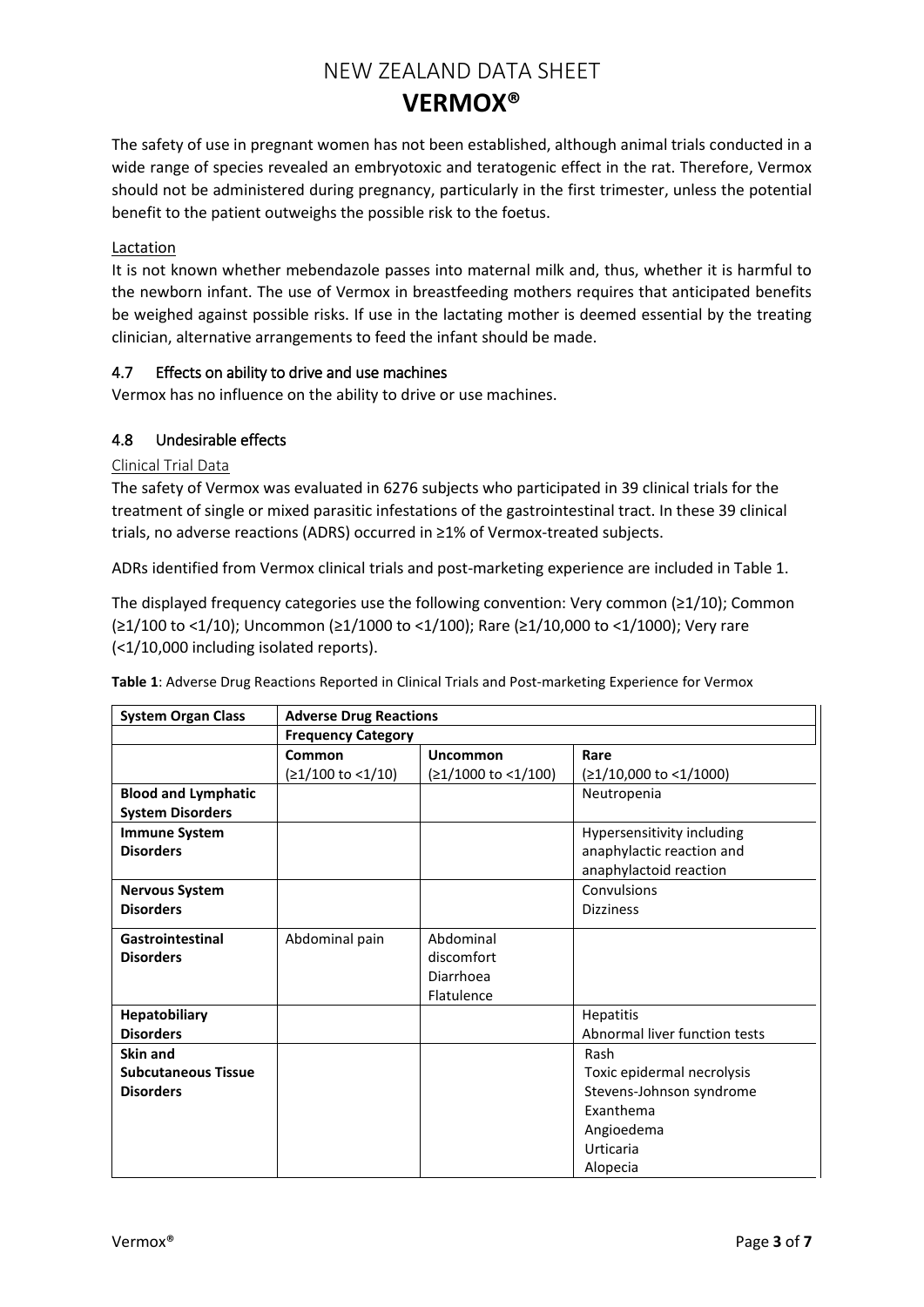## Reporting of suspected adverse reactions

Reporting suspected adverse reactions after authorisation of the medicine is important. It allows continued monitoring of the benefit/risk balance of the medicine. Healthcare professionals are asked to report any suspected adverse reactions <https://nzphvc.otago.ac.nz/reporting/>

### 4.9 Overdose

In patients treated at dosages substantially higher than recommended or for prolonged periods of time, the following adverse reactions have been reported rarely: reversible liver function disturbances, hepatitis, neutropenia, and glomerulonephritis. With the exception of glomerulonephritis, these also have been reported in patients who treated with mebendazole at standard dosages.

Respiratory arrest and tachyarrhythmia associated with continuous convulsions have been reported in an 8-week old infant following accidental poisoning with mebendazole. Treatment by exchange transfusion and anticonvulsants was successful.

Symptoms: In the event of accidental overdosage, abdominal cramps, nausea, vomiting and diarrhoea may occur.

There is no specific antidote. Supportive and symptomatic therapy should be initiated in cases of overdosage. Activated charcoal may be given if considered appropriate

For advice on the management of overdose please contact the National Poisons Centre on 0800 POISON (0800 764766).

# 5. PHARMACOLOGICAL PROPERTIES

## 5.1 Pharmacodynamic properties

Mebendazole acts locally in the lumen of the gut by interfering with cellular tubulin formation in the intestines of worms. Mebendazole binds specifically to tubulin and causes ultrastructural degenerative changes in the intestine. As a result, the glucose uptake and the digestive functions of the worm are disrupted to such an extent that an autolytic process occurs.

There is no evidence that Vermox is effective in the treatment of cysticercosis.

## 5.2 Pharmacokinetic properties

#### Absorption

Following oral administration, approximately 20% of the dose reaches the systemic circulation, due to incomplete absorption and to extensive pre-systemic metabolism (first-pass effect). Maximum plasma concentrations are generally seen 2 to 4 hours after administration. Dosing with a high fat meal leads to a modest increase in the bioavailability of mebendazole.

#### Distribution

The plasma protein binding of mebendazole is 90 to 95%. The volume of distribution is 1 to 2 L/kg, indicating that mebendazole penetrates areas outside the vascular space. This is supported by data in patients on chronic mebendazole therapy (e.g. 40 mg/kg/day for 3 to 21 months) that show drug levels in tissue.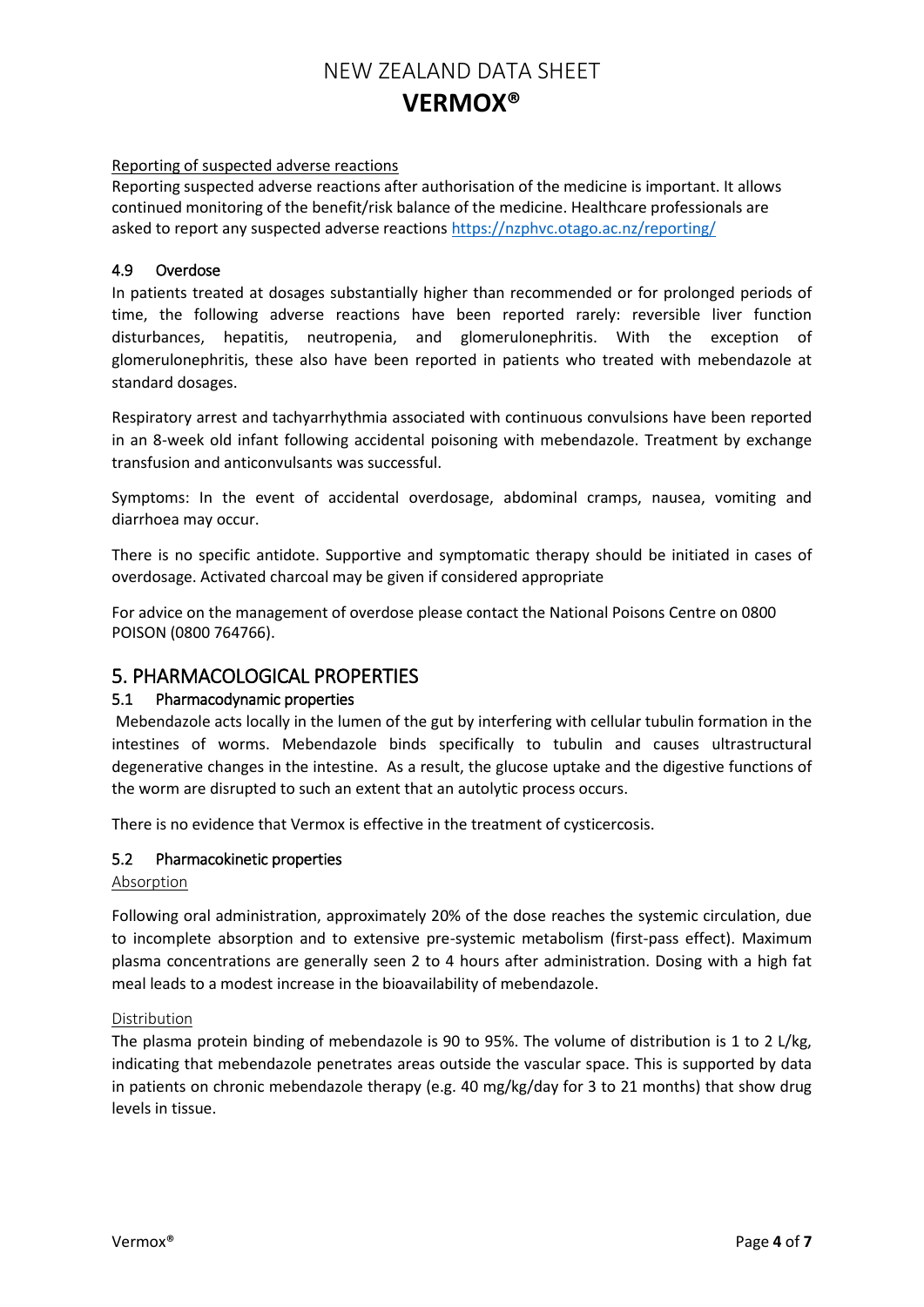## Metabolism

Orally administered mebendazole is extensively metabolised primarily by the liver. Plasma concentrations of its major metabolites (amino and hydroxylated amino forms of mebendazole) are substantially higher than those of mebendazole. Impaired hepatic function, impaired metabolism or impaired biliary elimination may lead to higher plasma levels of mebendazole.

### Excretion

Mebendazole, the conjugated forms of mebendazole, and its metabolites likely undergo some degree of enterohepatic recirculation and are excreted in the urine and bile. The apparent elimination half-life after an oral dose ranges from 3 to 6 hours in most patients. Approximately 95% of mebendazole is excreted in the faeces unchanged or as the primary metabolite (2-amino derivatives). Approximately 2 to 5% of mebendazole is excreted in the urine unchanged or as the primary metabolite.

#### Steady-State Pharmacokinetics

During chronic dosing (e.g. 40 mg/kg/day for 3 to 21 months), plasma concentrations of mebendazole and its major metabolites increase, resulting in approximately 3-fold higher exposure at steady state compared to single dosing.

## 5.3 Preclinical safety data

#### Reproduction and Teratology Studies

The effect of mebendazole on reproduction was determined in various animal species. Included in these studies were determinations on potential embryotoxicity and teratogenicity in rats, rabbits, dogs, sheep and horses, and on male and female fertility in rats.

These studies showed that mebendazole is embryotoxic and teratogenic in rats at doses of 10 mg/kg and above but not in rabbits up to 40 mg/kg, or dogs and sheep up to 20 mg/kg. There was no significant effect on rat fertility when up to 40 mg/kg was given to males for 60 days before mating and to females at 20 mg/kg for 14 days before exposure to males.

#### Miscellaneous Studies

Mebendazole was tested for possible cardiovascular effects in dogs. It is concluded that single oral doses up to 160 mg/kg are devoid of electrocardiographic effects in dogs.

# 6. PHARMACEUTICAL PARTICULARS

## 6.1 List of excipients

Tablets: Colloidal silicon dioxide, Cottonseed oil, hydrogenated, Magnesium stearate, Maize starch, Microcrystalline cellulose, Orange flavour 173126, Purified talc, Purified water, Saccharin sodium, Sodium lauryl sulfate, Sodium starch glycolate, Sunset yellow FCF (E110).

Choc Chews Chewable Tablets: Chocolate Flavour EI 31536, Fructose, Macrogol 6000, Magnesium Stearate, Maize Starch, Cocoa powder, Purified Talc, Sucralose.

Suspension: Banana flavour 54330 A, Citric acid monohydrate, Cellulose- microcrystalline, Carmellose sodium (carboxymethylcellulose sodium), Methyl hydroxybenzoate, Methylcellulose, Propyl hydroxybenzoate, Purified water, Sodium lauryl sulfate, Sucrose.

## 6.2 Incompatibilities

Not applicable.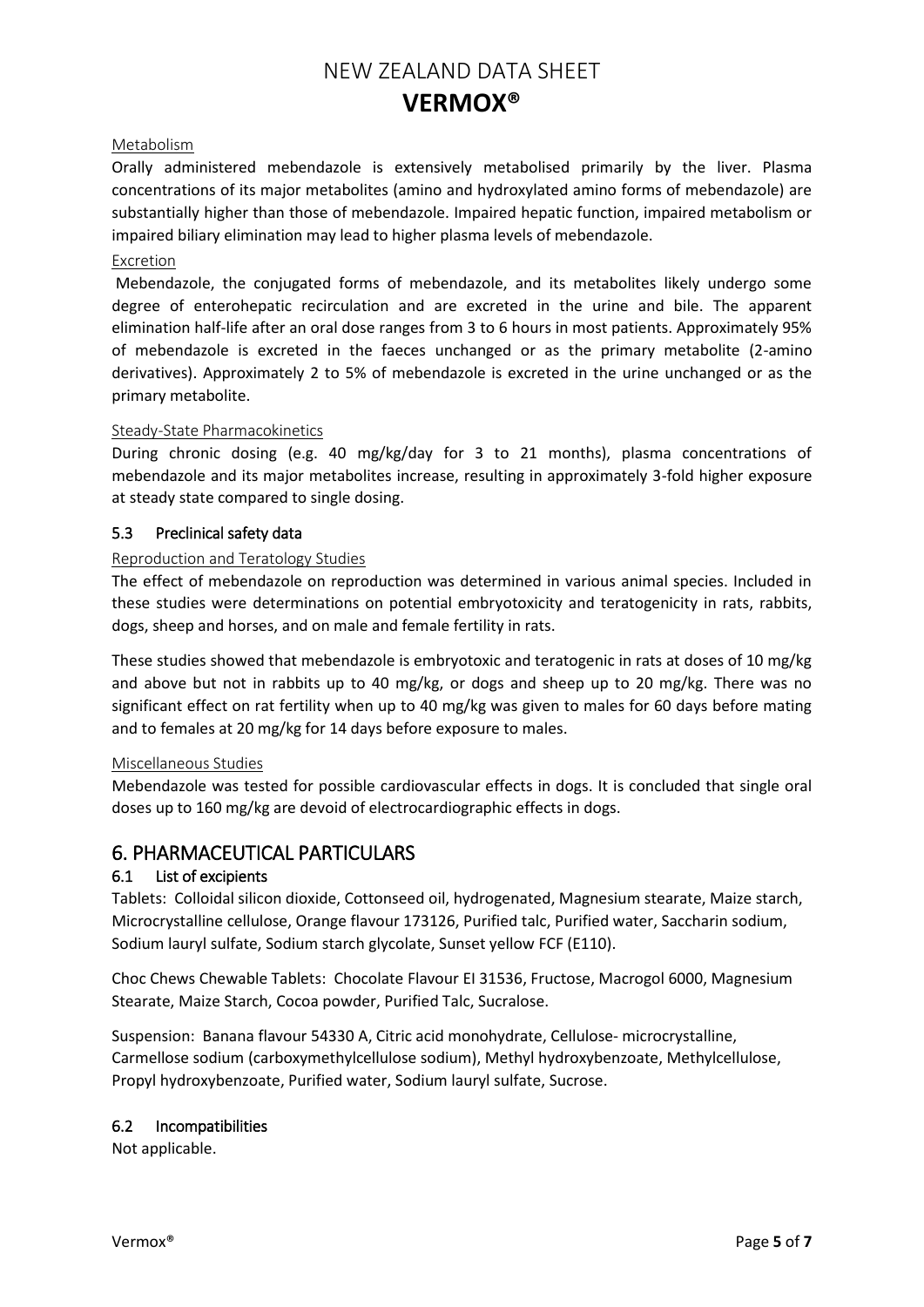# 6.3 Shelf life

Tablets: 5 years (Blister pack, PVC/Al); 3 years (Bottle)\*; 3 years (Blister pack, Aluminium)\* Choc Chews Chewable Tablets: 2 years Suspension: 5 years

# 6.4 Special precautions for storage

Store below 30 degrees Celsius.

Keep out of reach of children.

# 6.5 Nature and contents of container

Tablets: Blister pack, PVC/Aluminium: 2's, 4's, 6's Tablets: Bottle: 100's\* Tablets: Blister Pack, Aluminium: 2's\* Choc Chews Chewable Tablets: Blister pack, PVC/Aluminium: 2's\*, 4's, 6's, 12's\* Suspension: Bottle, glass: 15 mL

# 6.6 Special precautions for disposal

No special requirements.

# 7. MEDICINE SCHEDULE

Pharmacy Medicine

# 8. SPONSOR

iNova Pharmaceuticals (New Zealand) Limited c/- Simpson Grierson 88 Shortland Street, Auckland 1141

Toll-free number: 0508 375 394

# 9. DATE OF FIRST APPROVAL

Vermox Tablets: 1 July 1976

Vermox Suspension: 2 February 1981

Vermox Choc Chews Chewable tablets: 22 December 2011

# 10. DATE OF REVISION OF THE TEXT

19 January 2018

\*Not marketed